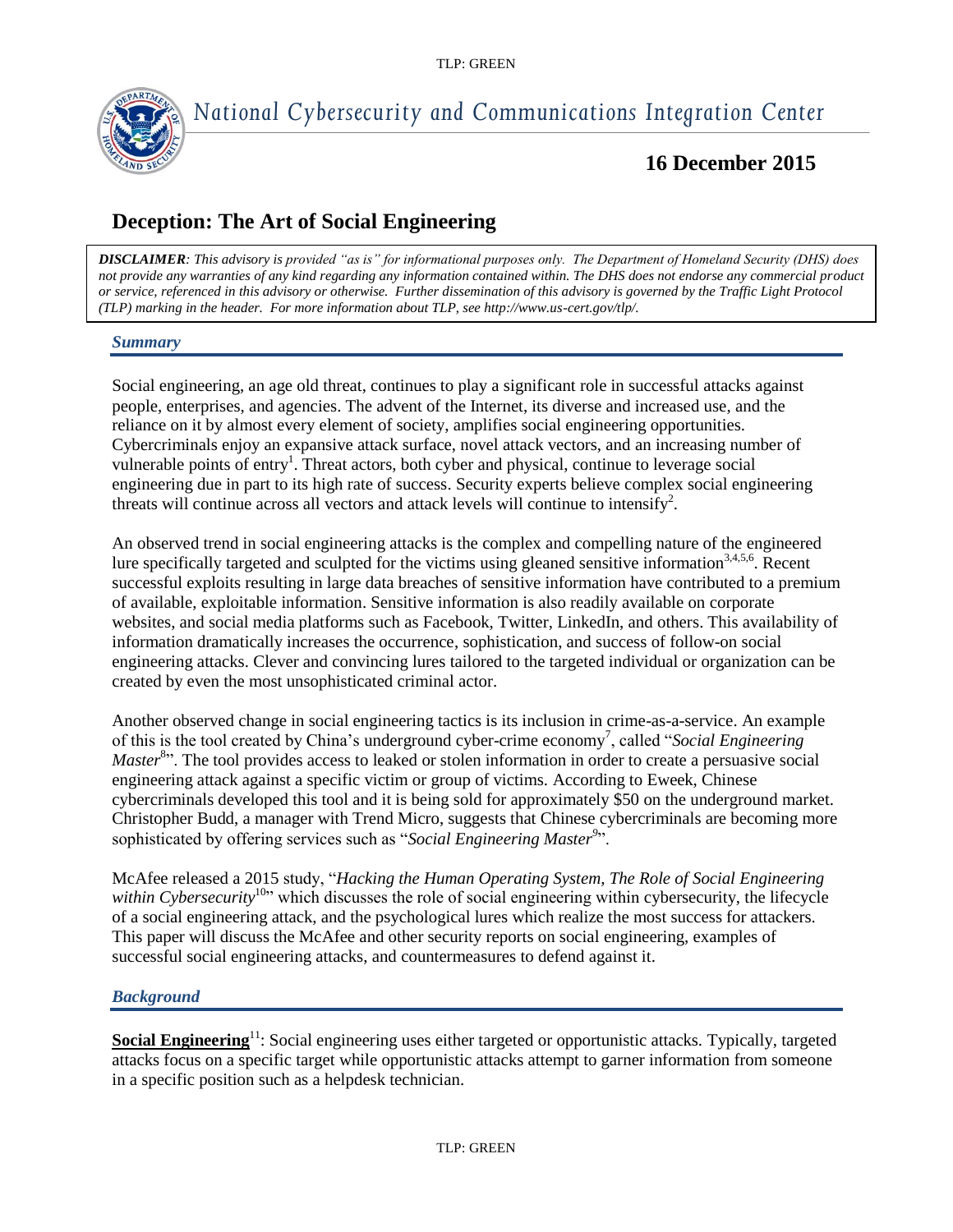*Social Engineering: The deliberate application of deceitful techniques designed to manipulate someone into divulging information or performing actions that may result in the release of that information<sup>12</sup> .*

McAfee divided social engineering into two categories: farming and hunting.

Cybercriminals use "*hunting"* when attempting to glean information with minimal interaction between themselves and their victims. Malicious emails containing targeted or general lures such as Spoofed FedEx or shipping-themed emails are examples of *hunting.*

"*Farming"* is defined as the technique used by cybercriminals to create a relationship with the targeted entity and then attempt to glean information from the entity over a longer duration of time. Creating faked LinkedIn and Facebook profiles are cybercriminal *farming* tactics used to establish trusted relationships in order to glean information from targets. *Farming*, while not as prevalent as *hunting*, has increased.

The duration of social engineering attacks varies and may consist of a single telephone call, email, or direct message (hunting) or it may span many years (farming) with ongoing interactions. Its focus is to gather useable information in order to exploit individuals or as a broader campaign in an attempt to compromise a larger target. Currently, cybercriminals do not require extensive technical abilities or capabilities to successfully target and exploit human vulnerabilities $^{13}$ .

**Social Engineering Phases**: Criminals gain access to victims' accounts using a variety of customizable social engineering methods. McAfee outlines this process into four phases $14$ :

*1. Research* is used to garner information that may assist in identifying and compelling the target to observe an unsafe practice. The Internet allows cybercriminals to remotely conduct open source research using websites, social network profiles, public documents, and other available resources. Some of the information sought includes phone numbers, Internet Service Providers (ISPs), addresses, and other publicly available information. In addition to online research, attackers may socialize or physically interact with the target. In opportunistic attacks, the actor may conduct little to no research.





**Figure 1: 4 Phases of a Social Engineering Attack, provided by McAfee**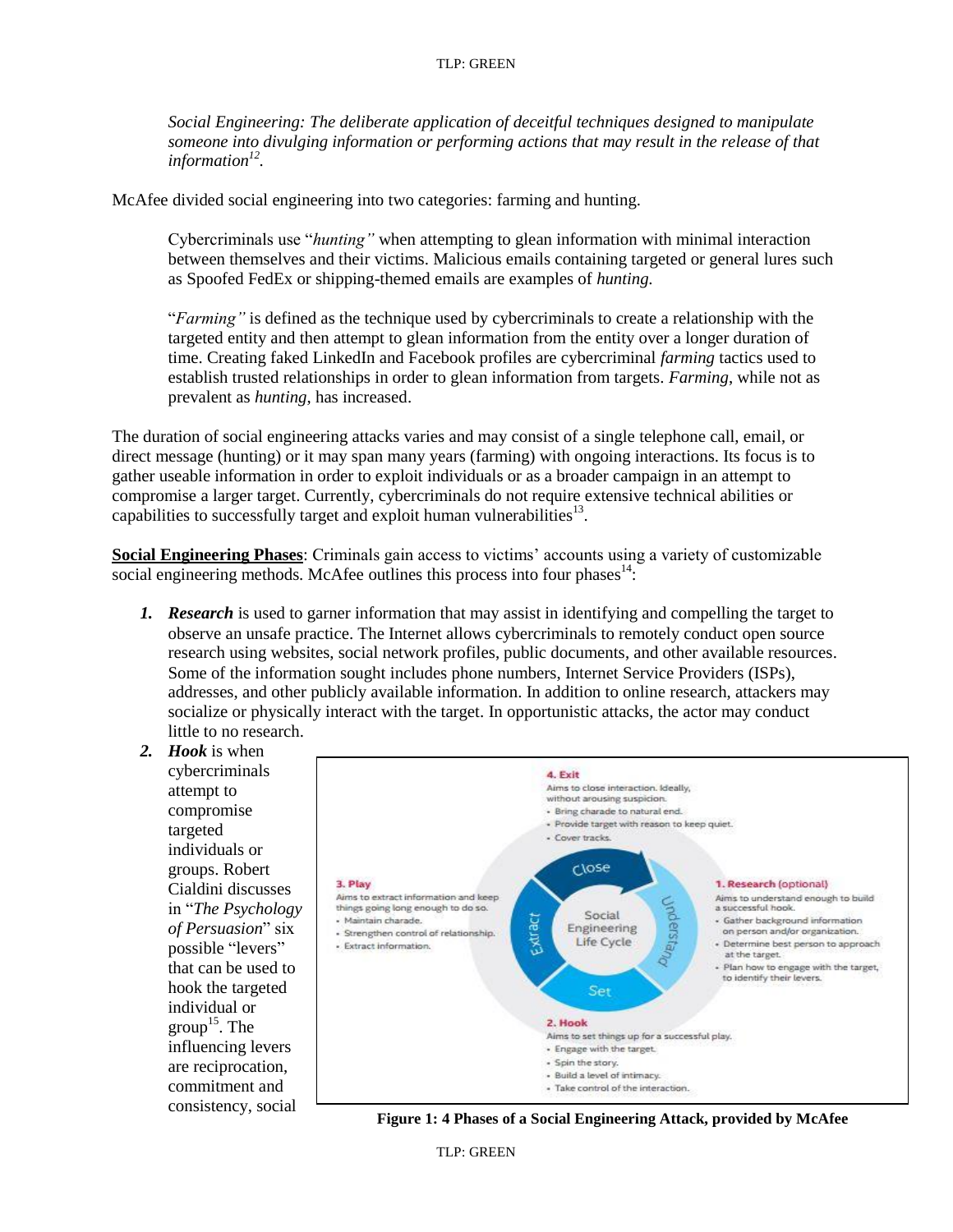validation, like-ability, authority, and scarcity. This is the phase where the attacker involves the target, creates the spoof, builds trust, and compromises the target.

- *3. Play* is the extraction of information and maintaining control of the situation. This phase is where the user clicks on the malicious link, provides personal or financial information, or pays money. Sometimes the hook and play phases occur simultaneously.
- 4. *Exit* is closing the link with the targeted victim and completing the scam without arousing suspicion.

## **Social Engineering Attack Vectors**<sup>16</sup>:

*Email*: Is the most common attack vector of social engineering. There are different types of social engineering emails to include phishing, spear-phishing (targeted phishing), and whaling (emails targeting high-profile individuals or certain groups of interest to the criminals). The sensitive information obtained by malicious emails often uses the authority or scarcity levers described in the McAfee report. A threat report from Quick Heal identified that in the third quarter of 2015, the number of spam emails categorized as malicious, spiked with approximately 36 percent of all emails including a tracking cookie, malicious attachment or URL, or malware designed to infect the receiver's computer $17$ .

*Websites*<sup>18</sup>: Social engineering attacks leverage malicious or compromised websites. The extent and severity of malicious URLs used for social engineering is highlighted in the McAfee report. Also striking is the OWASP website report on the "*Top 10 2013-A10-Unvalidated Redirects and Forwards*<sup>197</sup>. Attackers strategically select websites identified to be of interest to their target for the purpose of compromising the website in order to infect the targeted victim with malware. Malvertising Campaigns, such as the recent "*Casino Malvertising Campaign<sup>20</sup>*" are also used. The Casino Malvertising campaign logged over 1 million visitors which may have spread malware to unsuspecting victims.

#### *Malvertising is the compromise of online advertising networks.*

*Telephone*: The telephone is often used by malicious information brokers. The Federal Bureau of Investigation (FBI) recently warned of a new phone scam where the caller impersonates a Department of Energy (DoE) or FBI employee to inform them of a case against them. The FBI states it is not standard practice to call individuals to inform them of a case against them<sup>21</sup>. In this scam, fraudsters direct victims to follow a link or call a number to update an account or correct a purported problem. $22$ <sup>22</sup>

*Text Messaging*: Used by malicious information agents as another channel to gather information to compromise their target. The FBI warns of scams designed to trick users into giving out personal information and to be leery of emails or text messages that indicate a problem or question regarding your financial accounts $^{23}$ .

*Social Media Engineering*: Social media provides a one-to-many attack surface, which has the capability to significantly enlarge attack avenues. The collection and sharing of data and the ability to use that data for further compromise is greatly enhanced through the variety of social media platforms<sup>24</sup>. Some examples include fake LinkedIn profiles<sup>25,26</sup> or the information available both legitimately<sup>27</sup> or compromised<sup>28</sup> on Facebook accounts.

*Face-to-face*: An employee can be approached and deceived or coerced into providing information directly.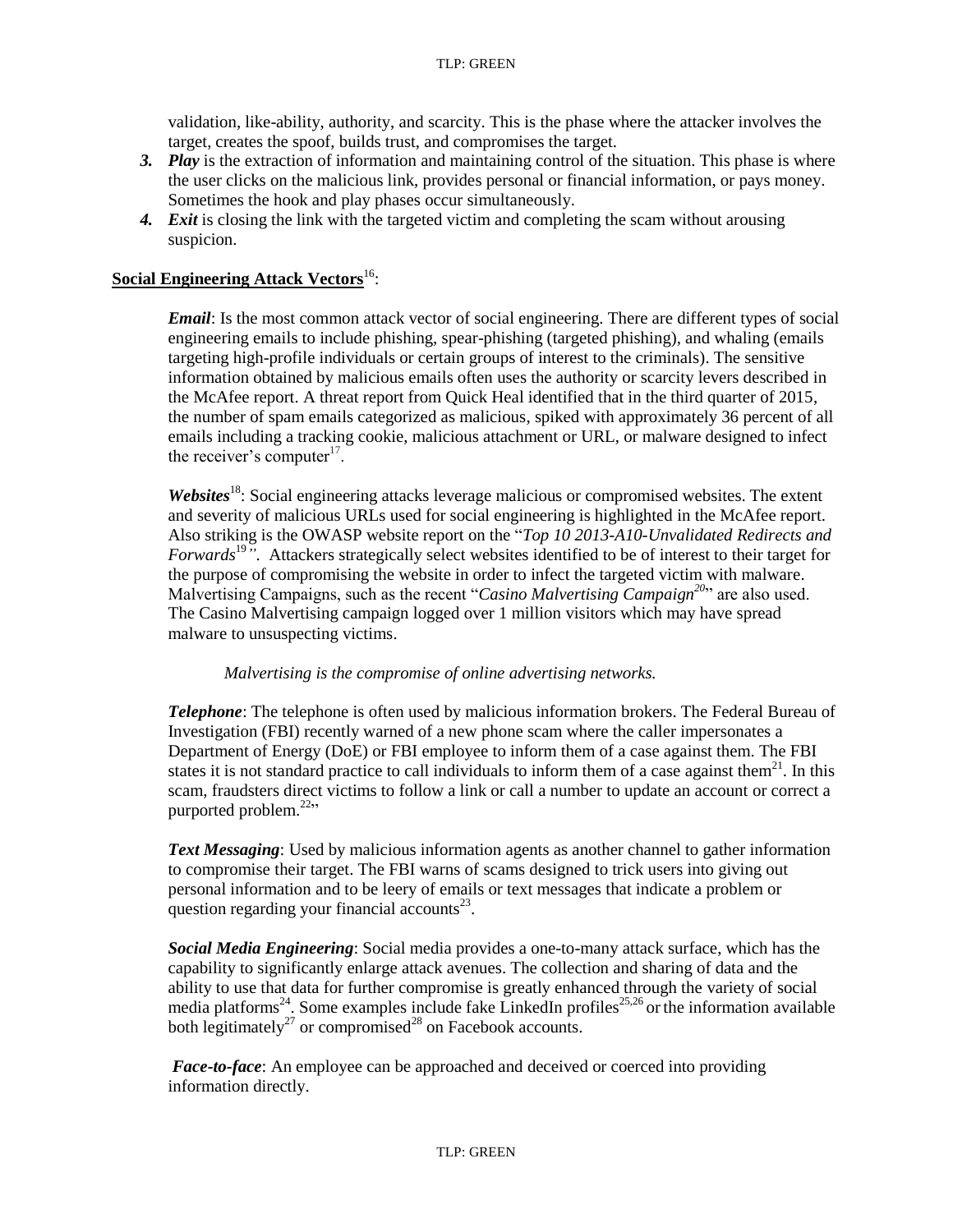*Postal Service*<sup>29</sup>: This vector is not used as often as other social engineering attack vectors, but some examples include Lottery or Fake Check scams.

**Social Engineering Channels of Attacks<sup>30</sup>** include an array of malicious diversions. Common methods include*:*

- *Phishing* Probably the most common form of social engineering attack; is used to collect personal information from victims, such as names, addresses and social security numbers;
- *Spearphishing* A form of phishing which uses tailored techniques to lure the targeted victim;
- *Whaling*  Spearphishing of high profile individuals or members of certain groups of interest to the criminals;
- *Pretexting*<sup>31</sup>- Is when an individual lies to obtain privileged data by concocting scenarios or creating a pretense in order to steal the victim's personal data or to gain access to victim's system. These attacks typically are when the actor pretends to have or need certain pieces of information. A high level example of pretexting includes the multi-step scam in which an actor stole the Twitter handle from Naoki Hiroshima's  $\left(\partial N^{32}\right)$ . The attacker called the helpdesk of GoDaddy; using information collected prior to the call to convince the helpdesk employee to redirect Naoki's email to the attacker. The attacker did not have all the information needed to identify himself as Naoki, but managed to dupe the employee into giving up the account password;
- *Baiting* A form of social engineering used by hackers that entice victims with the promise of an item or good. Baiters may offer users free music or movie downloads, if they surrender their login credentials to a certain website. Baiting attacks are not confined to online schemes. Attackers can also focus on exploiting human curiosity through use of physical media such as an attack using strategically placed, infected USBs;
- *Quid Pro Quo* A form of social engineering that promises a benefit in exchange for information. These benefits are typically in the form of a service. The most common use of this technique involves miscreants who pose as information technology (IT) service personnel and spam call as many individuals and companies as possible with promises to provide free IT support in exchange for the victim's commitment to purchase anti-virus software;
- *Tailgating or "Piggybacking"* A form of social engineering involving someone who lacks the proper authentication and authorization who follows another person into a restricted area. An example of a tailgating attack is when a person impersonates a delivery driver and waits outside a building. When an employee gains security's approval and opens the door, the attacker asks that the employee hold the door, thereby gaining unauthorized access to the building.

**Malicious Social Engineers**<sup>33</sup> come in all shapes and sizes, making it difficult to create a conclusive list and profile of these nefarious actors. The actors' motivation, skill levels, and desired targets often reflect the type of malicious social engineer. That said, the following types of actors who use social engineering could include; script kiddies, insiders, hacktivists, organized cybercriminals, nation-state actors, and terrorist groups. Another, not so obvious, list includes actors within legitimate organizations such as private investigators and media personnel.

## *Examples of Observed Social Engineering Attacks*

Social engineering<sup>34</sup> uses human interaction (social skills) to obtain or compromise information about user(s), organization(s), or associated computer systems. An attacker may seem unassuming and respectable; possibly claiming to be a new employee, repair person, or researcher; or possibly offering credentials to support his or her identity. The cyber social engineer asks questions, pieces together enough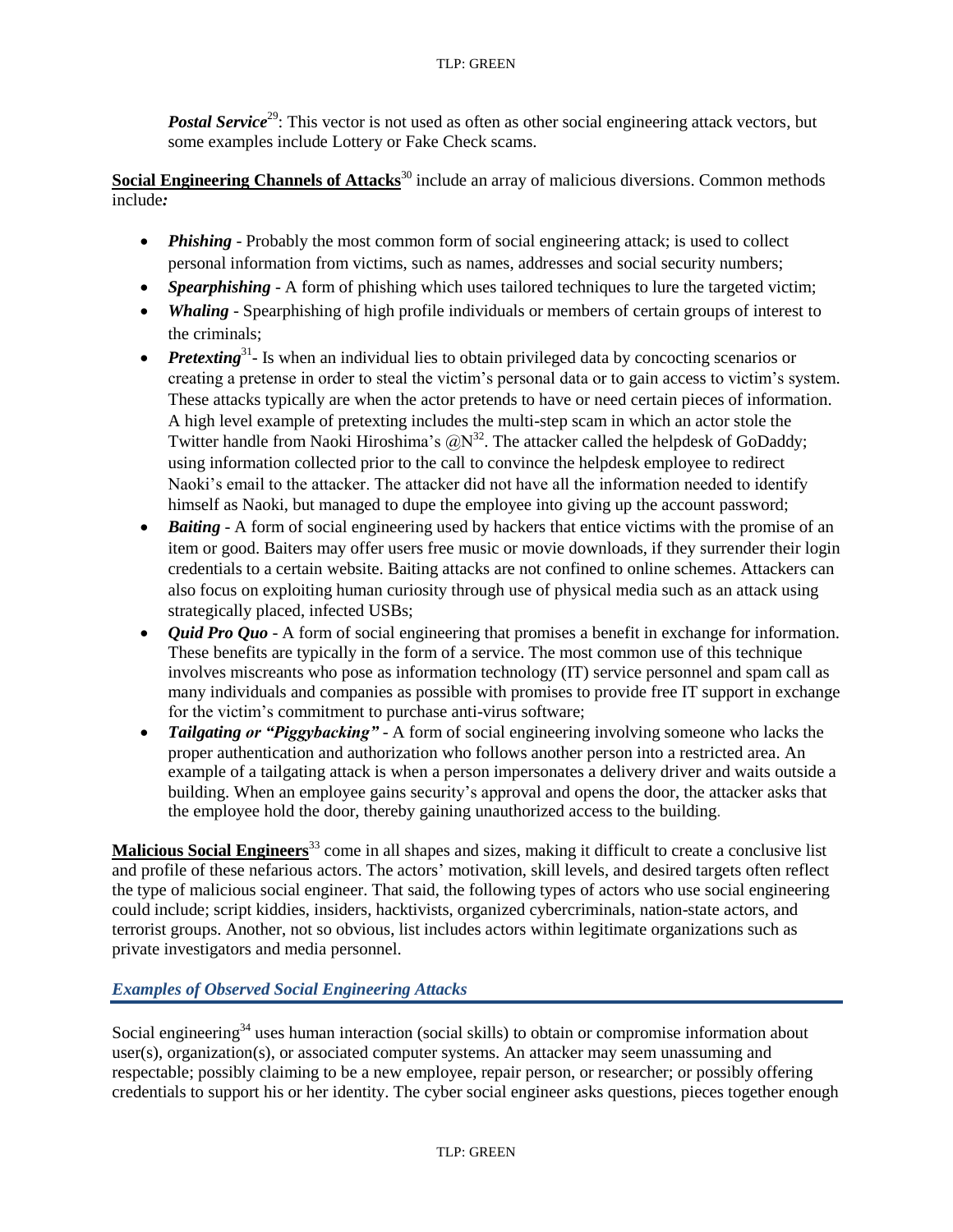information to compel a victim into acting upon an unsafe or unusual practice that facilitates the infection process or compromise. As explained in numerous  $WASPs<sup>35</sup>$  it is often unfair to blame the victim with some studies indicating that more than 80 percent of people studied were unable to detect the most common and frequently used phishing scams<sup>36</sup>. Some observed social engineering attacks follow:

**Telecommunications Service Providers**<sup>37</sup>: Recent reports reveal a trend in criminal actors conducting social engineering scams that target phone and email service providers. Perpetrators have called U. S. telecommunication companies' technical support number and posed as an internal technical support representative from another call center. The perpetrator then explains that the system is down at their particular location and asks the company employee to retrieve customer information in their system based on partial information provided by the perpetrator. The miscreant then manipulates the employee into disclosing information that allows access to the business customer's online account. The information can be used to commit identity theft and facilitate various fraud schemes.

**High Ranking Government Officials**<sup>38,39</sup>: In an interview with Wired, the teen, who claims to have compromised CIA Director Brennan's personal AOL email account, explained the compromise. The first step of the compromise consisted of the actor doing a reverse lookup of Director Brennan's mobile phone number, enabling him to determine the  $ISP^{40}$  that Director Brennan used. Once that was determined, the actor impersonated a technician from the ISP in order to obtain details of Director Brennan's account. The actor claims to have gleaned Director Brennan's account number, his four-digit PIN, the backup mobile number on the account, Director Brennan's AOL email address, and the last four digits on his bank card. The actor then asserts he impersonated Director Brennan and called the AOL helpdesk claiming to be locked out of his account. Leveraging prior information, the actor was able to answer or cleverly discuss the security questions for the account with the helpdesk. The helpdesk was tricked into resetting the password to the AOL email account giving the actor access. The compromise, according to Wired, occurred on 12 October 2015, and lasted for three days before the account was shutdown.

In a similar incident, the same actor claimed to have used similar techniques to compromise DHS Secretary Jeh Johnson's personal email and White House Deputy National Security Advisor Avril Haines' personal email<sup>41</sup>.

**Fake LinkedIn Profiles**<sup>42</sup>: Social networking platforms are increasingly being used by malicious actors to glean information, according to Symantec<sup>43</sup> Access to LinkedIn accounts offers malicious actors with diverse motivations the ability to engage and identify targets. A Trusted Third Party has identified espionage groups carrying out reconnaissance and intrusion activities. An example of this could be the Iran-based Newscaster team which targeted public and private sectors in the United States (U.S.), the U.K., Israel, and others using social media<sup>44,45</sup>.

**Healthcare**<sup>46</sup>: One sector that has identified a recent growth in identity theft is healthcare<sup>47</sup>. This growth is due in part to the increased opportunities to commit medical identity theft and fraud as patient records are digitized. Cybercriminals appear to be quite effective at aggregating patient identity data through the use of stolen medical records and other data mining avenues such as social engineering. These fraudulent medical identities can then be readily exploited and misused for dispensing fraudulent medical treatment and care by an impostor, thus making the victim's medical record inaccurate and augurs the potential for medical risk.

**Comptroller Email Scam<sup>48</sup>:** According to CSOonline, an International Data Group company experienced a near-perfect social engineering attack that was spoiled by a single mistake. An email was allegedly sent to the company's comptroller from the CEO requesting the comptroller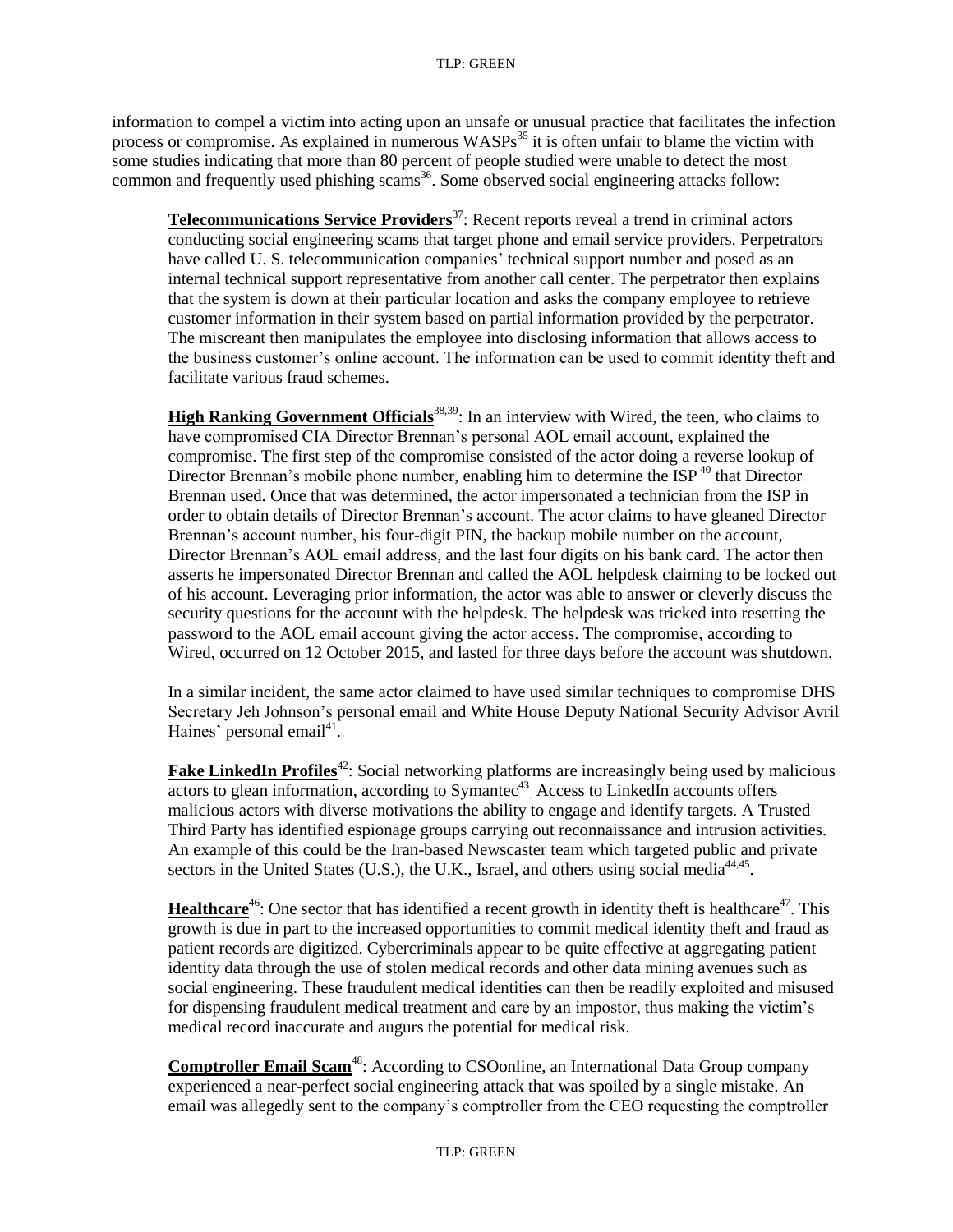release payments expeditiously. The email mirrored the organization's Outlook template and had a similar tone of other emails from the CEO. The one difference noticed by the comptroller was that the email was signed with the full name of the CEO who never used his full name. In this case; awareness, training, and an atmosphere of acceptance to question suspicious requests allowed the comptroller to discover the scam.

### *Social Engineering Countermeasures*

As explained in a previous WASP article<sup>49</sup> and other security resources it is beneficial to create a culture of cybersecurity rather than blame the victims<sup>50</sup> of social engineering. A trend of explicitly tailored social engineering attacks makes it difficult for even the most sophisticated user to identify malicious lures. The increased use of the Internet and changes to technology broaden attack surfaces, and provide new attack vectors, further increasing the difficulty for users to identify scams. The continued use of social engineering attacks indicate that user awareness and user training are not a panacea in preventing successful social engineering attacks<sup>51</sup>. However, the following countermeasures may be put in place to counter the risks of social engineering<sup>52</sup>. These countermeasures stretch across three categories: people, process, and technology:

### People<sup>53</sup>:

- Even though user awareness training is not the panacea that prevents social engineering, IT security specialists should ensure users are trained properly. Companies should employ, at minimum, bi-annual training geared towards each user group (end-users, IT staff, managers, etc.) so that everyone is aware of the latest attacks. This includes conducting social engineering tabletop exercises to keep personnel vigilant to avoid attacks and employing evaluation methods such as the McAfee Phishing Quiz<sup>54</sup>. This training should also include measurements to evaluate effectiveness and retraining requirements;
- Clearly define and strictly enforce policies regarding the release of information and set clear escalation paths should a request for information fall outside those policies;
- Institute a "No Blame" policy for those targeted by social engineering. Punishing or shaming those who are victims decreases the likelihood that victims will notify the proper authorities in instances in which they have been conned;
- Set a climate which promotes "Permission to Verify" such as challenging people when attempting to tailgate into offices or questioning emails requesting information;
- Clearly explain the importance of information. Even the most innocuous information can be used for social engineering;
- Be suspicious of unsolicited phone calls, visits, or email messages from individuals asking about employees or other internal information. If an unknown individual claims to be from a legitimate organization, try to verify his or her identity directly with the company;
- Password protect your phone records by calling your phone company or provider;
- Request that companies use something other than your social security number or obvious questions/responses for the security questions set for the account;
- If there is doubt about how safe a link or website is; there are multiple on-line tools available from various security vendors such as "*TrustedSource<sup>55</sup>*" or "*SiteAdviso*r <sup>56</sup>" from McAfee, Norton's *SafeWeb<sup>57</sup>*, *PhishTank*<sup>58</sup>, or VirusTotal<sup>59</sup>;
- Do not provide personal information or information about your organization, including its structure or networks, unless you are certain of a person's authority to have the information;
- Do not reveal personal or financial information in emails and do not respond to email solicitations for this information. This includes following links sent in emails;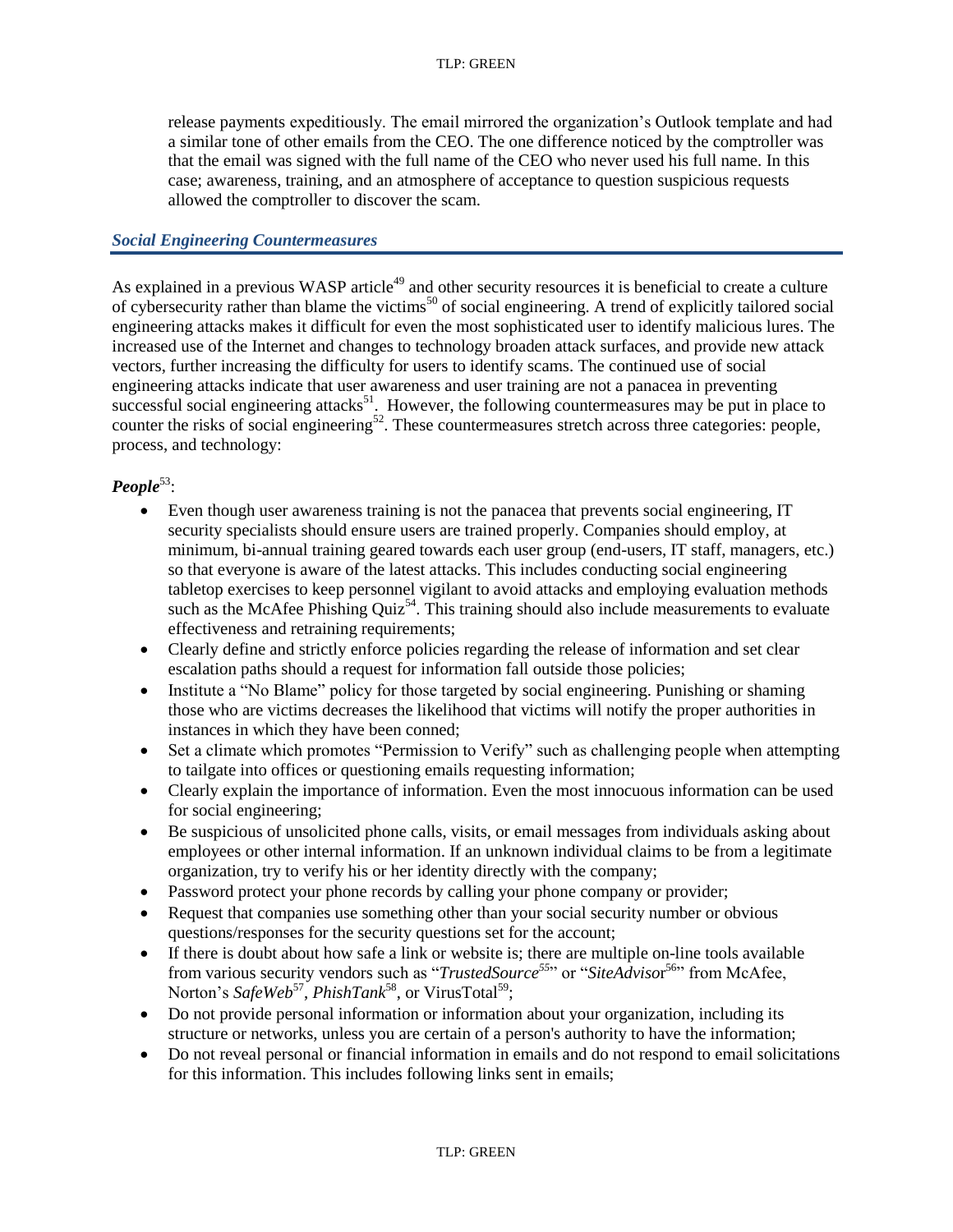#### TLP: GREEN

- Do not send sensitive information over the Internet before checking a website's security (see a Protecting Your Privacy White Paper from Global Knowledge<sup>60</sup> for more information);
- Pay attention to the URL of a website. Malicious websites may look identical to a legitimate website, but the URL may use a variation in spelling or a different domain (e.g., .com vs. .net). Also pay attention to shortened links that can camouflage the actual location of the website;
- If you are unsure whether an email request is legitimate, attempt to verify it by contacting the company directly. Do not use contact information provided on a website connected to the request; instead, check previous statements for contact information. Information about known phishing attacks is also available online from groups such as the Anti-Phishing Working Group<sup>61</sup>.

## Process<sup>62</sup>:

- Institute tracking procedures such as "Bogus Call Reports" that can be used to detail fraudulent interaction;
- Provide detailed information on why a web page is blocked. If an employee tries to access a malicious web page clearly inform the employee of why the website is blocked. This information increases employee awareness;
- Clearly communicate with customers what to expect and what not to expect in email requests, phone calls, or from company websites. Include guidance as to what will be asked or not asked via these channels. If a customer is denied information, establish a follow-up procedure to verify whether or not the individual was entitled to the information;
- Establish an clear escalation route for individuals and supervisors to use when interacting with fraudulent communications;
- Implement "Tiger Testing" procedures to test the susceptibility of users to social engineering attacks.

# *Technology*<sup>63</sup>**:**

- Put Spam and Virus email filters in place that block fraudulent emails containing phishing exploits and malware before they reach internal servers;
- Filter malicious websites;
- Deployment of an endpoint protection system can be used to block the latest malware;
- Deploy an Intrusion Prevention System (IPS) solution that detects known attacks and the level of network access based on signature and behavior;
- Monitor and record incoming calls to assist with investigations. Always follow federal and state wiretapping laws. Route bogus call numbers to a monitored number;
- Leverage multi-factor authentication for verification of identity.

## *What to do if you think you are a victim*<sup>64</sup>:

- If you believe you might have revealed sensitive information about your organization, report it to the appropriate people within the organization, including network administrators. They can monitor for any suspicious or unusual network activity;
- If you believe your financial accounts may be compromised, contact your financial institution immediately and close any accounts that may have been compromised. Watch for any unexplainable charges to your account;
- Immediately change any passwords you might have revealed. If you used the same password for multiple resources, make sure to change it for each account, and do not use that password in the future;
- Watch for other signs of identity theft, see *Preventing and Responding to Identity Theft*<sup>65</sup> for more information;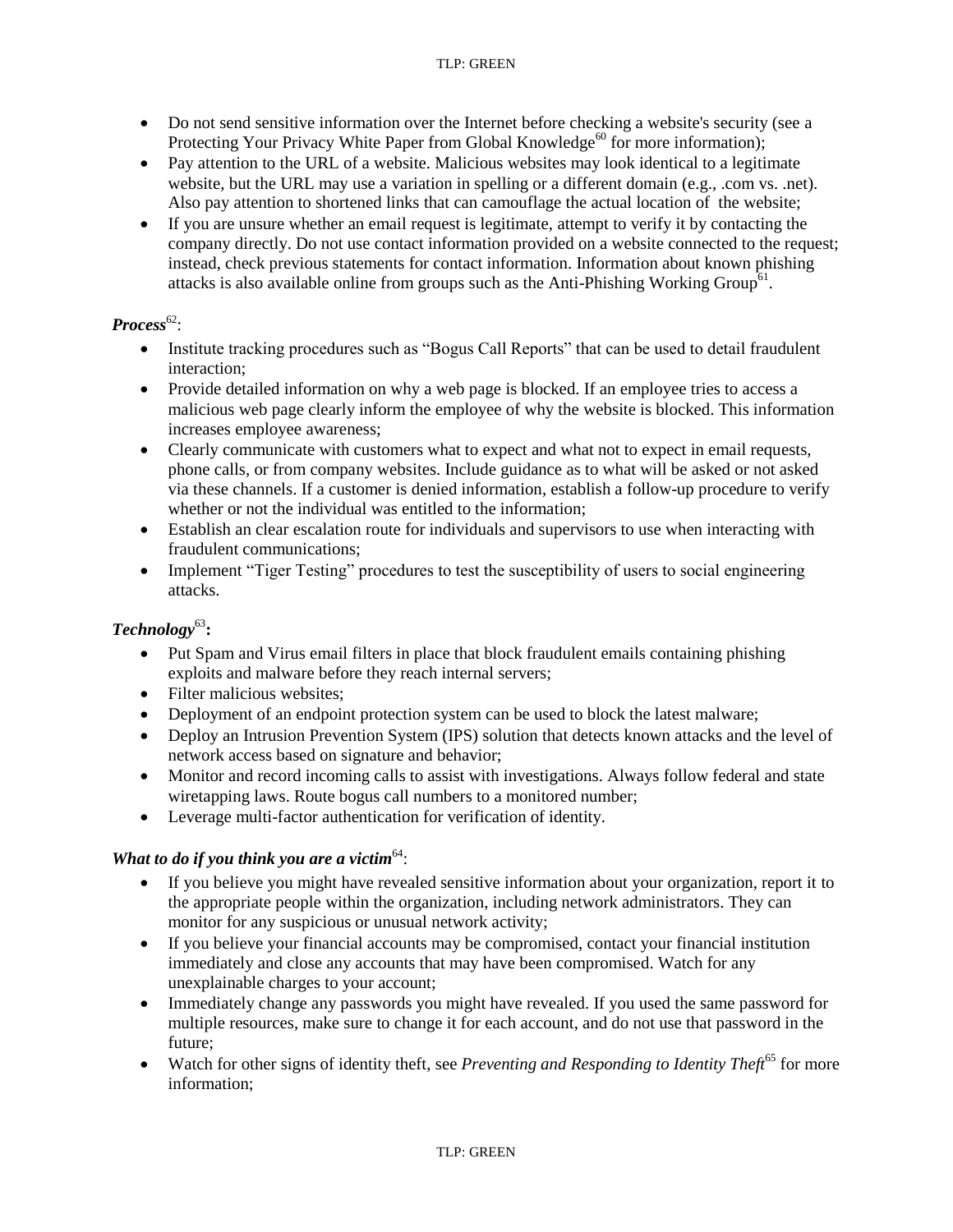- Consider reporting the attack to the police and filing a report with the Federal Trade Commission $66$ ;
- Consider contacting the Federal Bureau of Investigation Internet Crime Complaint Center  $(IC3)^{67}$ .

#### *Conclusion*

Cyber attackers are motivated and clever using a multitude of tactics and techniques. Malicious social engineering is and will continue to be widespread and used as a significant means of attacking anyone and everything connected to the Internet. In order to combat social engineering techniques and tactics, organizations must channel tiered resources; implementing an educational and cultural change and maximize the use existing technology controls.

#### *Who Can I Share This With?*

As a reminder, Recipients may share TLP: **GREEN** information with peers and partner organizations within their sector or community, but not via publicly accessible channels.

#### *Contact Information:*

Any questions regarding this advisory can be directed to DHS NCCIC and to be added to the normal distribution for similar products, please send requests to NCCIC@hq.dhs.gov or (888) 282-0870.

- <http://blog.trendmicro.com/prototype-nation-innovations-in-the-chinese-cybercriminal-underground/>
- <sup>10</sup> Hacking the Human Operating System, The Role of Social Engineering within Cybersecurity; accessed on 2 December 2015; <http://www.mcafee.com/us/resources/reports/rp-hacking-human-os.pdf>

<sup>11</sup> Hacking the Human Operating System, The Role of Social Engineering within Cybersecurity; accessed on 2 December 2015; <http://www.mcafee.com/us/resources/reports/rp-hacking-human-os.pdf>

<sup>13</sup> Internet Organized Crime Threat Assessment (iOCTA) 2014; European Cyber Crime Center; accessed on 2 December 2015; <sup>14</sup> Hacking the Human Operating System, The Role of Social Engineering within Cybersecurity; accessed on 2 December 2015;

<http://www.mcafee.com/us/resources/reports/rp-hacking-human-os.pdf> <sup>15</sup> Insights on Integrated Marketing Communication; accessed on 3 December 2015; http://buytheway.annenbergcourse.org/persuasion-in-

advertising-6-ways-to-hook-your-customer/

<sup>16</sup> Hacking the Human Operating System, The Role of Social Engineering within Cybersecurity; accessed on 2 December 2015; <http://www.mcafee.com/us/resources/reports/rp-hacking-human-os.pdf>

 $\overline{a}$ <sup>1</sup> EC3 Europol Input; accessed on 3 December 2015[; http://www.mcafee.com/us/resources/reports/rp-hacking-human-os.pdf](http://www.mcafee.com/us/resources/reports/rp-hacking-human-os.pdf)

<sup>&</sup>lt;sup>2</sup> EC3 Europol Input; accessed on 3 December 2015[; http://www.mcafee.com/us/resources/reports/rp-hacking-human-os.pdf](http://www.mcafee.com/us/resources/reports/rp-hacking-human-os.pdf)

<sup>&</sup>lt;sup>3</sup> EC3 Europol Input; accessed on 3 December 2015[; http://www.mcafee.com/us/resources/reports/rp-hacking-human-os.pdf](http://www.mcafee.com/us/resources/reports/rp-hacking-human-os.pdf)

<sup>4</sup> Experts gather at INTERPOL to identify emerging social engineering fraud techniques; accessed on 4 December 2015; <http://www.interpol.int/News-and-media/News/2015/N2015-204>

<sup>&</sup>lt;sup>5</sup> Techniques, Lures, and Tactics to Counter Social Engineering Attacks; accessed on 2 December 2015; [http://www.darkreading.com/partner](http://www.darkreading.com/partner-perspectives/intel/techniques-lures-and-tactics-to-counter-social-engineering-attacks-/a/d-id/1319401)[perspectives/intel/techniques-lures-and-tactics-to-counter-social-engineering-attacks-/a/d-id/1319401](http://www.darkreading.com/partner-perspectives/intel/techniques-lures-and-tactics-to-counter-social-engineering-attacks-/a/d-id/1319401)

 $\frac{6}{6}$  Social engineering attacks more complex than ever, says expert; accessed on 8 December 2015;

<http://www.computerweekly.com/news/4500247025/Social-engineering-attacks-more-complex-than-ever-says-expert>

<sup>7</sup> Prototype Nation, The Chinese Cybercriminal Underground in 2015; accessed on 8 December 2015http://www.trendmicro.com/cloudcontent/us/pdfs/security-intelligence/white-papers/wp-prototype-nation.pdf

<sup>8</sup> China's Underground Cyber-Crime Economy Grows in Size, Sophistication; accessed on 3 December 2015;

<http://www.eweek.com/security/chinas-underground-cyber-crime-economy-grows-in-size-sophistication.html><br><sup>9</sup> Prototype Nation: Innovations in the Chinese Cybercriminal Underground; accessed on 6 December 2015;

 $12$  Hacking the Human Operating System, The Role of Social Engineering within Cybersecurity; accessed on 2 December 2015; <http://www.mcafee.com/us/resources/reports/rp-hacking-human-os.pdf>

<sup>&</sup>lt;sup>17</sup> Quick Heal Technologies' Quarterly Threat Report Reveals Extent of Malicious Emails and Malware Plaguing Organizations Worldwide; accessed on 3 December 2015[; http://bitcast-b.bitgravity.com/quickheal/documents/others/quick\\_heal\\_quarterly\\_threat\\_report\\_Q3\\_2015.pdf](http://bitcast-b.bitgravity.com/quickheal/documents/others/quick_heal_quarterly_threat_report_Q3_2015.pdf) <sup>18</sup> US-CERT Alerts Users to Holiday Phishing Scams and Malware Campaigns; accessed on 3 December 2015[; https://www.us](https://www.us-cert.gov/ncas/current-activity/2015/11/25/US-CERT-Alerts-Users-Holiday-Phishing-Scams-and-Malware-Campaigns)[cert.gov/ncas/current-activity/2015/11/25/US-CERT-Alerts-Users-Holiday-Phishing-Scams-and-Malware-Campaigns](https://www.us-cert.gov/ncas/current-activity/2015/11/25/US-CERT-Alerts-Users-Holiday-Phishing-Scams-and-Malware-Campaigns)

<sup>&</sup>lt;sup>19</sup> Top 10 2013-A10 Unvalidated Redirects and Forwards; accessed on 3 December 2015[; https://www.owasp.org/index.php/Top\\_10\\_2013-A10-](https://www.owasp.org/index.php/Top_10_2013-A10-Unvalidated_Redirects_and_Forwards) [Unvalidated\\_Redirects\\_and\\_Forwards](https://www.owasp.org/index.php/Top_10_2013-A10-Unvalidated_Redirects_and_Forwards)

The Casino Malvertising Campaign; accessed on 3 December 2015[; https://blog.malwarebytes.org/malvertising-2/2015/11/the-casino](https://blog.malwarebytes.org/malvertising-2/2015/11/the-casino-malvertising-campaign/)[malvertising-campaign/](https://blog.malwarebytes.org/malvertising-2/2015/11/the-casino-malvertising-campaign/)

<sup>&</sup>lt;sup>21</sup> FBI warns of phone scam making its way to St. Joseph, Michigan area; accessed on 3 December 2015; <http://www.fox28.com/story/30595894/2015/11/24/fbi-warns-of-phone-scam-making-its-way-to-st-joseph-michigan-area> or <http://www.bing.com/search?q=FBI+Phone+Scam&FORM=R5FD1>

<sup>&</sup>lt;sup>22</sup> FBI E-Scams Report; accessed on 3 December 2015[; http://www.fbi.gov/scams-safety/e-scams](http://www.fbi.gov/scams-safety/e-scams)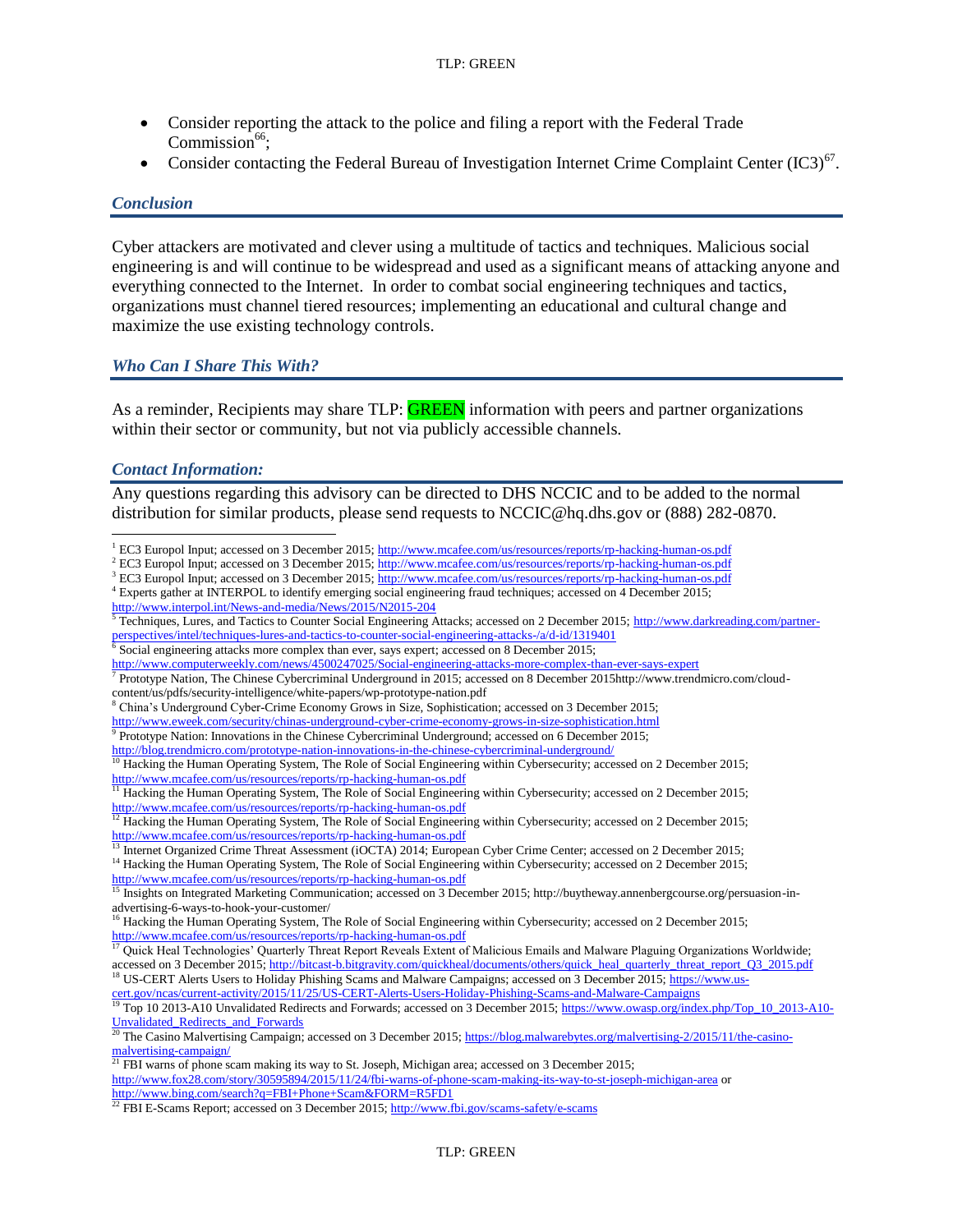l <sup>23</sup> FBI E-Scams Report; accessed on 3 December 2015;<http://www.fbi.gov/scams-safety/e-scams> <sup>24</sup> Social Media Engineering: the Art of Hacking Humans; accessed on 3 December 2015; [https://www.zerofox.com/blog/social-media](https://www.zerofox.com/blog/social-media-engineering-the-art-of-hacking-humans/)[engineering-the-art-of-hacking-humans/](https://www.zerofox.com/blog/social-media-engineering-the-art-of-hacking-humans/) <sup>25</sup> The Anatomy Of A FAKE LinkedIn Profile; accessed on 4 December 2015[; https://www.linkedin.com/pulse/anatomy-fake-linkedin-profile](https://www.linkedin.com/pulse/anatomy-fake-linkedin-profile-andy-foote)[andy-foote](https://www.linkedin.com/pulse/anatomy-fake-linkedin-profile-andy-foote) <sup>26</sup> Hackers use fake LinkedIn profiles to target users; accessed on 3 December 2015; [http://myinforms.com/en-us/a/20116436-hackers-use-fake](http://myinforms.com/en-us/a/20116436-hackers-use-fake-linkedin-profiles-to-target-users/)[linkedin-profiles-to-target-users/](http://myinforms.com/en-us/a/20116436-hackers-use-fake-linkedin-profiles-to-target-users/)  $^{27}$  Facebook Hacks Your Brain; Brief History of Social Media Science; accessed on 4 December 2015; <http://www.vocativ.com/news/249354/facebook-hacks-your-brain/> <sup>28</sup> Facebook Notifies State Department Employees of Iran Hacks; accessed on 4 December 2015; [http://www.newsweek.com/facebook-notifies](http://www.newsweek.com/facebook-notifies-state-department-employees-iran-hacks-398296)[state-department-employees-iran-hacks-398296](http://www.newsweek.com/facebook-notifies-state-department-employees-iran-hacks-398296)  $^{29}$  How to Contact the U.S. Postal Inspection Service; accessed on 3 December 2015; [http://about.usps.com/publications/pub300a/pub300a\\_tech\\_024.htm](http://about.usps.com/publications/pub300a/pub300a_tech_024.htm) <sup>30</sup> Hacking the Human Operating System, The Role of Social Engineering within Cybersecurity; accessed on 2 December 2015; <http://www.mcafee.com/us/resources/reports/rp-hacking-human-os.pdf> <sup>31</sup> Pretexting: How to avoid social engineering scams; accessed on 3 December 2015; [http://searchsecurity.techtarget.com/answer/Pretexting-](http://searchsecurity.techtarget.com/answer/Pretexting-How-to-avoid-social-engineering-scams)[How-to-avoid-social-engineering-scams](http://searchsecurity.techtarget.com/answer/Pretexting-How-to-avoid-social-engineering-scams)  $32$  GoDaddy Admits Hacker's Social Engineering Led It To Divulge Info In @N Twitter Account Hack; accessed on 3 December 2015; http://techcrunch.com/2014/01/29/godaddy-admits-hackers-social-engineering-led-it-to-divulge-info-in-n-twitter-account-hack/ <sup>33</sup> Hacking the Human Operating System, The Role of Social Engineering within Cybersecurity; accessed on 2 December 2015; <http://www.mcafee.com/us/resources/reports/rp-hacking-human-os.pdf> Security Tip (ST04-014); accessed on 1 December 2015[; https://www.us-cert.gov/ncas/tips/ST04-014](https://www.us-cert.gov/ncas/tips/ST04-014) <sup>35</sup> 201511\_WASP, 20151124\_WASP <sup>36</sup> Intel Security warns of six social engineering techniques targeting businesses; accessed on 3 December 2015; <http://www.computerweekly.com/news/2240240671/Intel-Security-warns-of-six-social-engineering-techniques-targeting-businesses><br>
37 Trusted This Derive <sup>37</sup> Trusted Third Party <sup>38</sup> Teen Who Hacked CIA Director's Email Tells How He Did It; accessed on 2 December 2015[; http://www.wired.com/2015/10/hacker-who](http://www.wired.com/2015/10/hacker-who-broke-into-cia-director-john-brennan-email-tells-how-he-did-it/)[broke-into-cia-director-john-brennan-email-tells-how-he-did-it/](http://www.wired.com/2015/10/hacker-who-broke-into-cia-director-john-brennan-email-tells-how-he-did-it/) <sup>39</sup> NCCIC Product, Hacker(s) Claimed Control of Senior Executives' Email Accounts; accessed on 3 December 2015; <sup>40</sup> Teen Who Hacked CIA Director's Email Tells How He Did It; accessed on 2 December 2015[; http://www.wired.com/2015/10/hacker-who](http://www.wired.com/2015/10/hacker-who-broke-into-cia-director-john-brennan-email-tells-how-he-did-it/)[broke-into-cia-director-john-brennan-email-tells-how-he-did-it/](http://www.wired.com/2015/10/hacker-who-broke-into-cia-director-john-brennan-email-tells-how-he-did-it/)<br><sup>41</sup> Teen Who He-ki-1.0 U.S. Teen Who Hacked CIA Director's Email Tells How He Did It; accessed on 2 December 2015[; http://www.wired.com/2015/10/hacker-who](http://www.wired.com/2015/10/hacker-who-broke-into-cia-director-john-brennan-email-tells-how-he-did-it/)[broke-into-cia-director-john-brennan-email-tells-how-he-did-it/](http://www.wired.com/2015/10/hacker-who-broke-into-cia-director-john-brennan-email-tells-how-he-did-it/)<br> $\frac{42}{3}$  anterior-is with care in the state of the state of the state of the state of the state of the state of the state of the state of the state of the s <sup>42</sup> 20151015\_WASP;Iran Based Hacker Group Faked LinkedIn Profiles; accessed on 4 December 2015 <sup>43</sup> Fake LinkedIn profiles used by hackers; accessed on 4 December 2015; http://www.bbc.com/news/technology-34994858 <sup>44</sup> 20151015\_WASP <sup>45</sup> Newscaster – An Iranian Threat Inside Social Media; accessed on 3 December 2015; http://www.isightpartners.com/2014/05/newscasteriranian-threat-inside-social-media/ 20150311\_WASP <sup>47</sup> Why Medical ID Fraud is Rapidly Growing, accessed on 26 February 2015; [http://www.healthcareinfosecurity.com/interviews/medical-id](http://www.healthcareinfosecurity.com/interviews/medical-id-fraud-rapidly-growing-i-2593?rf=2015-02-26-eh&utmsource=SilverpopMailing&utmmedium=email&utmcampaign=enews-his-20150226%20(1)&utmcontent=&spMailingID=7537918&spUserID=NzAyMDA5NDk3NzcS1&spJobID=622488769&spReportId=NjIyNDg4NzY5S0)[fraud-rapidly-growing-i-2593?rf=2015-02-26-eh&utmsource=SilverpopMailing&utmmedium=email&utmcampaign=enews-his-](http://www.healthcareinfosecurity.com/interviews/medical-id-fraud-rapidly-growing-i-2593?rf=2015-02-26-eh&utmsource=SilverpopMailing&utmmedium=email&utmcampaign=enews-his-20150226%20(1)&utmcontent=&spMailingID=7537918&spUserID=NzAyMDA5NDk3NzcS1&spJobID=622488769&spReportId=NjIyNDg4NzY5S0)[20150226%20\(1\)&utmcontent=&spMailingID=7537918&spUserID=NzAyMDA5NDk3NzcS1&spJobID=622488769&spReportId=NjIyNDg4N](http://www.healthcareinfosecurity.com/interviews/medical-id-fraud-rapidly-growing-i-2593?rf=2015-02-26-eh&utmsource=SilverpopMailing&utmmedium=email&utmcampaign=enews-his-20150226%20(1)&utmcontent=&spMailingID=7537918&spUserID=NzAyMDA5NDk3NzcS1&spJobID=622488769&spReportId=NjIyNDg4NzY5S0) [zY5S0](http://www.healthcareinfosecurity.com/interviews/medical-id-fraud-rapidly-growing-i-2593?rf=2015-02-26-eh&utmsource=SilverpopMailing&utmmedium=email&utmcampaign=enews-his-20150226%20(1)&utmcontent=&spMailingID=7537918&spUserID=NzAyMDA5NDk3NzcS1&spJobID=622488769&spReportId=NjIyNDg4NzY5S0)  $48$  Near-flawless Social Engineering attack spoiled by single flaw; accessed on 3 December 2015; <http://www.csoonline.com/article/2990471/social-engineering/near-flawless-social-engineering-attack-spoiled-by-single-flaw.html> 20151111\_WASP <sup>50</sup> Intel Security warns of six social engineering techniques targeting businesses; accessed on 3 December 2015; http://www.computerweekly.com/news/2240240671/Intel-Security-warns-of-six-social-engineering-techniques-targeting-businesses <sup>51</sup> 20151111\_WASP <sup>52</sup> Social Engineering Attacks: Common Techniques & How to Prevent an Attack: accessed on 1 December 2015; <https://digitalguardian.com/blog/social-engineering-attacks-common-techniques-how-prevent-attack> <sup>53</sup> Hacking the Human Operating System, The Role of Social Engineering within Cybersecurity; accessed on 2 December 2015; <http://www.mcafee.com/us/resources/reports/rp-hacking-human-os.pdf> <sup>54</sup> McAfee Phishing Quiz; accessed on 3 December 2015[; https://phishingquiz.mcafee.com/home/hthos](https://phishingquiz.mcafee.com/home/hthos) <sup>55</sup> Trusted Source McAfee; accessed on 3 December 2015[; https://www.trustedsource.org/](https://www.trustedsource.org/) 56 McAfee Webadvisor; accessed on 3 December 2015[; http://home.mcafee.com/root/landingpage.aspx?lpname=get-it-](http://home.mcafee.com/root/landingpage.aspx?lpname=get-it-now&affid=0&cid=170789) $\frac{\text{now} \& \text{affid}=0 \& \text{cid}=170789}{57 \text{ N} \cdot \text{m}}$ Norton Safe Web; accessed on 3 December 2015[; https://safeweb.norton.com/](https://safeweb.norton.com/) 58 PhishTank; accessed on 4 December 2015[; http://www.phishtank.com/index.php](http://www.phishtank.com/index.php) <sup>59</sup> VirusTotal; accessed on 4 December 2015;<https://www.virustotal.com/> <sup>60</sup> Technology Offers Convenience, Privacy Pays the Price; accessed on 11 December 2015; http://images.globalknowledge.com/wwwimages/whitepaperpdf/WP\_DataPrivacy.pdf Ant phishing Checkpoint; accessed on 3 December 2015[; http://www.antiphishing.org\)](http://www.antiphishing.org/) <sup>62</sup> Hacking the Human Operating System, The Role of Social Engineering within Cybersecurity; accessed on 2 December 2015; <http://www.mcafee.com/us/resources/reports/rp-hacking-human-os.pdf>

 $\frac{63}{10}$  Hacking the Human Operating System, The Role of Social Engineering within Cybersecurity; accessed on 2 December 2015; <http://www.mcafee.com/us/resources/reports/rp-hacking-human-os.pdf>

<sup>64</sup> Avoiding Social Engineering and Phishing Attacks; accessed on 3 December 2015[; https://www.us-cert.gov/ncas/tips/ST04-014](https://www.us-cert.gov/ncas/tips/ST04-014) <sup>65</sup> Avoiding Social Engineering and Phishing Attacks; accessed on 3 December 2015[; https://www.us-cert.gov/ncas/tips/ST04-014](https://www.us-cert.gov/ncas/tips/ST04-014)

TLP: GREEN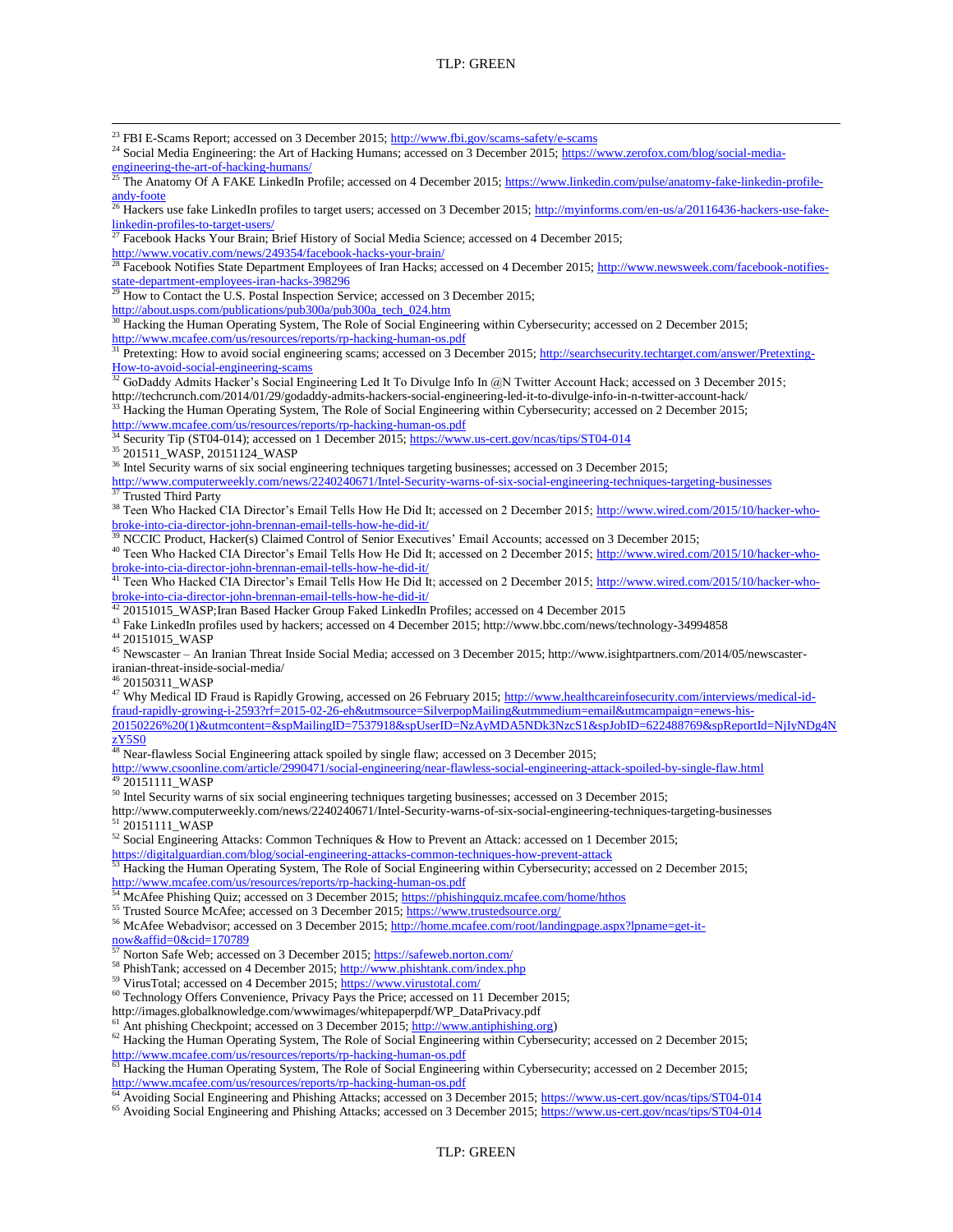l <sup>66</sup> Federal Trade Commission Reporting; accessed on 3 December 2015; [\(http://www.ftc.gov/](http://www.ftc.gov/)

<sup>67</sup> FBI Internet Crime Complaint Center (IC3); accessed on 3 December 2015;<http://www.ic3.gov/media/default.aspx>